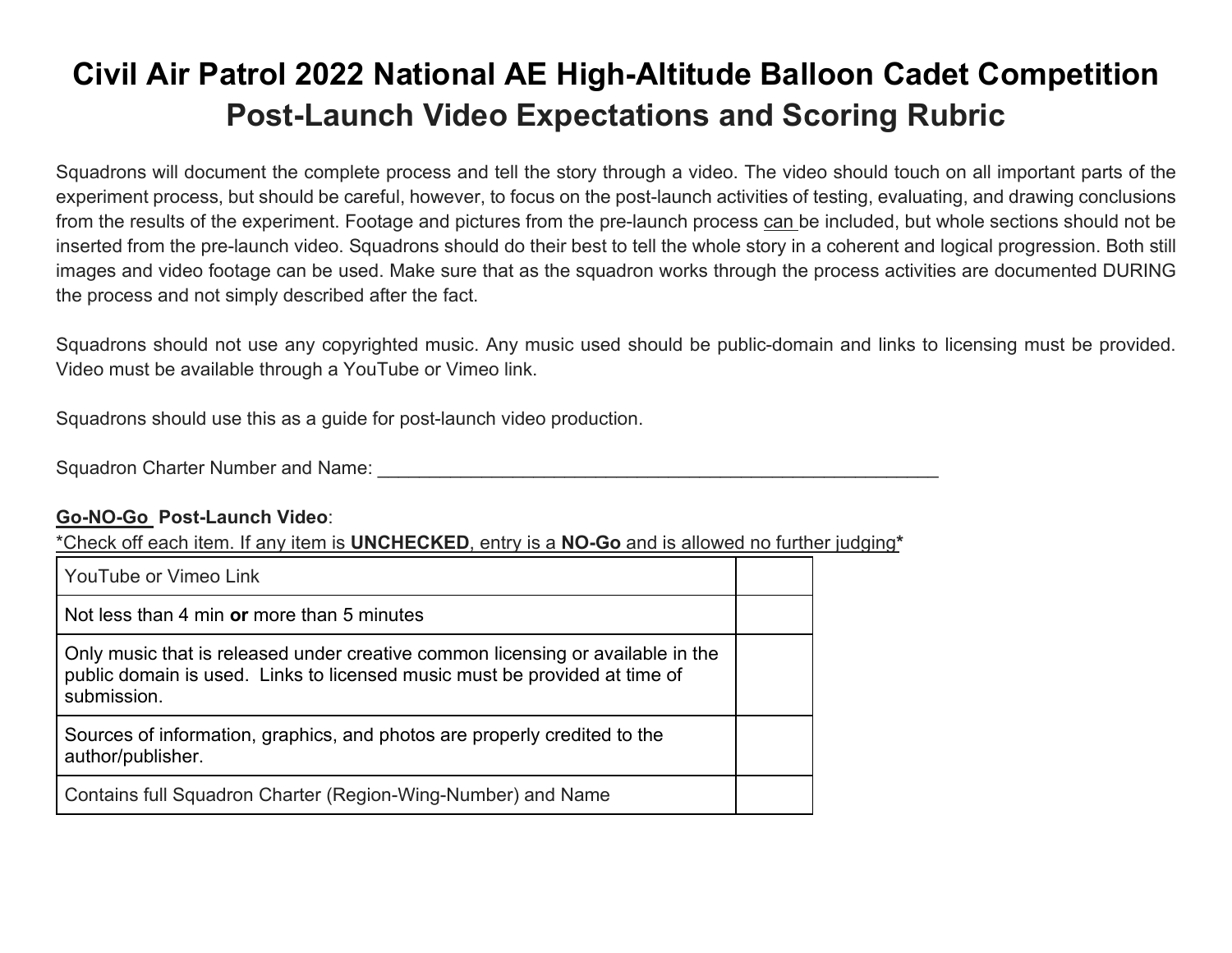140 Points Possible

| 10 pts each                     | <b>Minimal</b><br>$1-3$ pts                                                                                                                                                                                                                             | Average<br>$4-7$ pts                                                                                                                                                                                                                                                                                                                                                                                                                      | <b>Exceptional</b><br>8-10 pts                                                                                                                                                                                                                                                                                                                                                                                                                               | <b>Pts</b> |
|---------------------------------|---------------------------------------------------------------------------------------------------------------------------------------------------------------------------------------------------------------------------------------------------------|-------------------------------------------------------------------------------------------------------------------------------------------------------------------------------------------------------------------------------------------------------------------------------------------------------------------------------------------------------------------------------------------------------------------------------------------|--------------------------------------------------------------------------------------------------------------------------------------------------------------------------------------------------------------------------------------------------------------------------------------------------------------------------------------------------------------------------------------------------------------------------------------------------------------|------------|
| Production                      | It is clear that the video was captured<br>at the end of the process as a<br>summary of the team's activities.                                                                                                                                          | Video contains images or video<br>footage that were shot only at the<br>major milestones for the project (i.e.<br>kick-off and conclusion).                                                                                                                                                                                                                                                                                               | It is clear from the final video that<br>production took place throughout the<br>process (different locations, different<br>uniforms, multiple stages of experimental<br>design are all evidence of recording the<br>whole story). Videos are well lit, stable<br>(tripod or other support when appropriate<br>to the story), shot horizontally.                                                                                                             |            |
| Composition                     | The majority of shots are the same<br>composition (e.g. medium shots<br>showing people from the waist up) so<br>the viewer never gets to see an<br>establishing shot of a location or event<br>or a close-up shot of what the subject<br>is working on. | Only a little variety of composition is<br>used to help the viewer see important<br>details of the project (wide, medium,<br>and close-ups). Some clips are shot<br>vertically (tiktok style).                                                                                                                                                                                                                                            | A variety of compositions (close-up,<br>medium shot, wide shots) are used to tell<br>the story.                                                                                                                                                                                                                                                                                                                                                              |            |
| Audio                           | Audio is chaotic. Narration, if used, is<br>drowned out by music or background<br>sounds from the video. Audio levels<br>fluctuate widely throughout the video.                                                                                         | The clarity of the interviews or<br>narration is clear most of the time.<br>Music and background sounds may<br>overpower the narration or interviews<br>at times.                                                                                                                                                                                                                                                                         | Audio levels are even throughout video,<br>music and other sounds drop so that<br>narration is clear.                                                                                                                                                                                                                                                                                                                                                        |            |
| Post<br>Production /<br>Editing | The video seems unedited with many<br>poor shots (photo montages or video)<br>remaining in the final edit. No<br>transitions between clips are used.<br>Raw clips run back-to-back in the final<br>video.                                               | Video includes shots (photo montages<br>or video) that occasionally detract<br>from the storytelling (i.e. out of focus,<br>long shots without purpose, or lack of<br>continuity between shots). Pacing of<br>video is mostly consistent with the<br>story being told (e.g. rapid cuts with<br>narration and music that is more<br>sedate). Some of the transitions,<br>graphics, and effects seem out of<br>place with the storytelling. | The video is edited so that only the<br>highest quality shots (photo montages or<br>video) remain. Video flows smoothly<br>from shot to shot and scene to scene<br>using transitions that help tell the story<br>(e.g. long dissolves indicate the passage<br>of time). Music, if used, is consistent<br>with the pacing of the story. Graphics<br>and effects are used to support the story.<br>Narration, if used, is clear in relation to<br>other audio. |            |
| Storytelling                    | Script is haphazard or unplanned. On-<br>air or audio voice overs are<br>unrehearsed or inaudible.                                                                                                                                                      | Script is well written with most on-air<br>and audio voice overs clearly audible.                                                                                                                                                                                                                                                                                                                                                         | The script is extremely well written, with<br>on-air or audio voice over clear and well<br>rehearsed.                                                                                                                                                                                                                                                                                                                                                        |            |